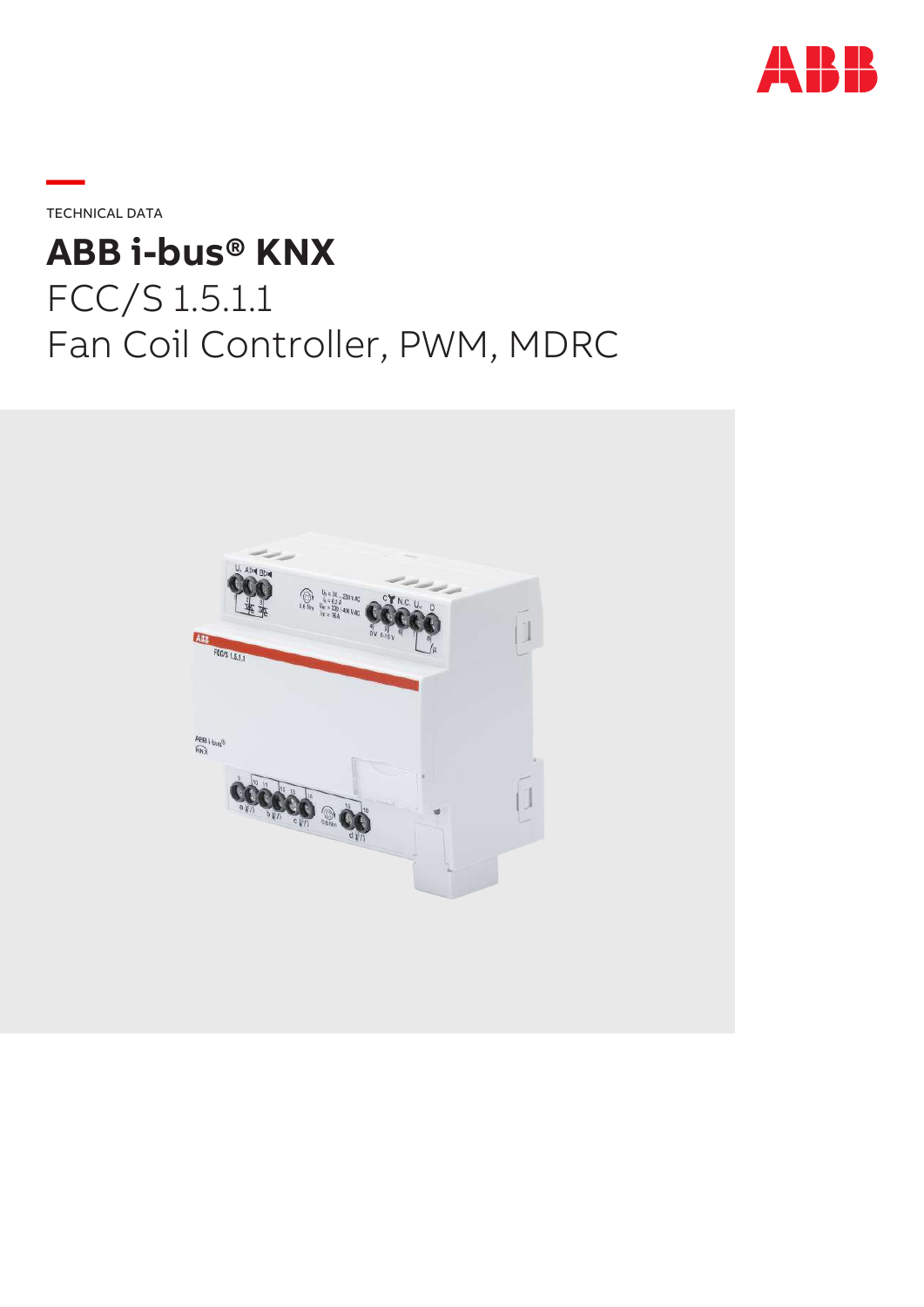# **Device description**

**—**

The device is a modular installation device (MDRC) in proM design. It is designed for installation in electrical distribution boards and small housings with a 35 mm mounting rail (to EN 60715).

The device is KNX-certified and can be used as a product in a KNX system → EU declaration of conformity.

## The device is powered via the bus

(ABB i-bus® KNX) and requires no additional auxiliary voltage supply. The connection to the bus is made via a bus connection terminal on the front of the housing. The loads are connected to the outputs using screw terminals → terminal designation on the housing.

The software application Engineering Tool Software (ETS) is used for physical address assignment and parameterization.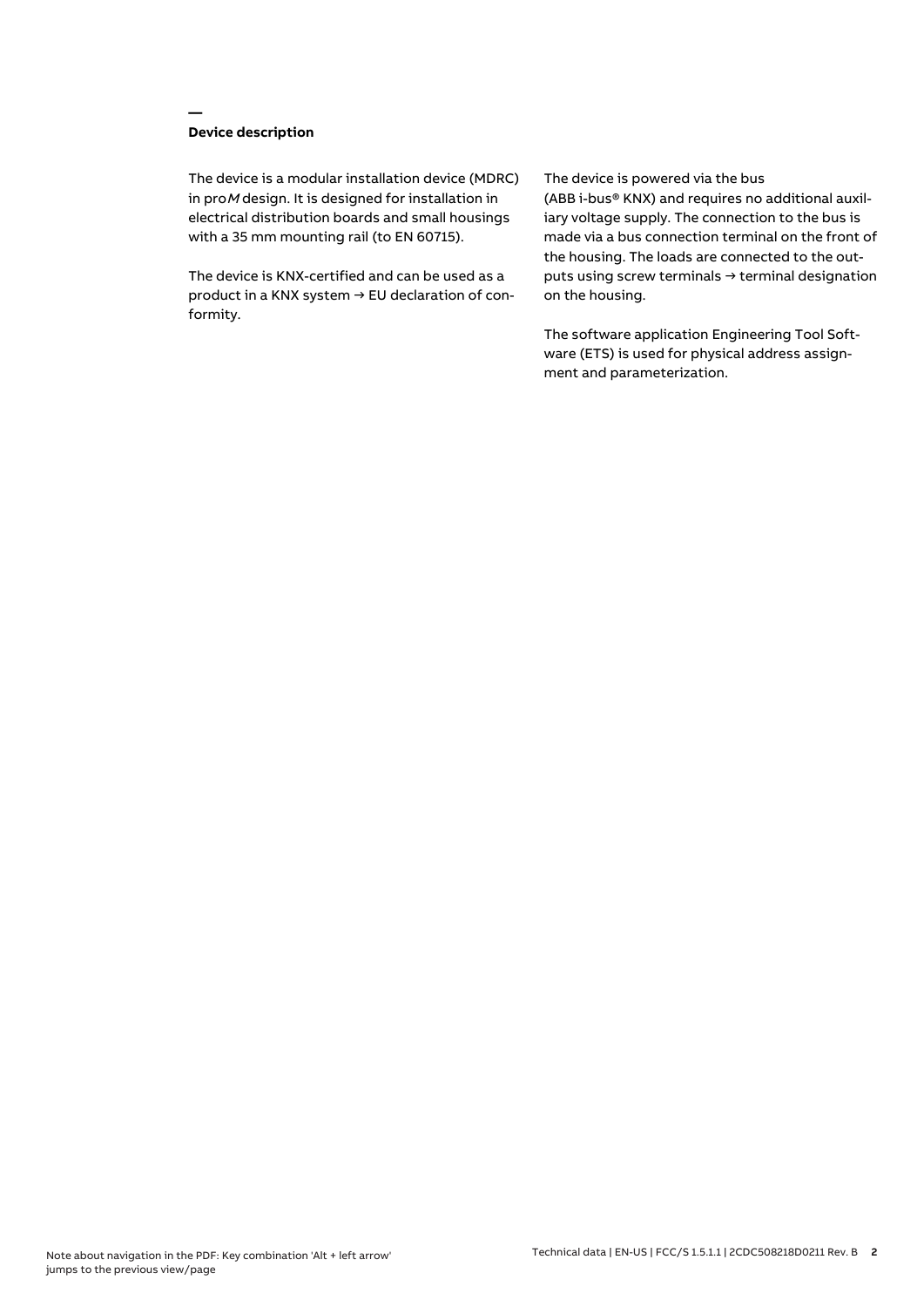# **Device functions**

**—**

The following device functions are available for controlling a fan coil unit:

- Controller
- Actuator device

## **Controller**

The internal controller is activated in the function as a controller unit. The controller is used to process the data received at the inputs (actual values) or via the bus (ABB i-bus® KNX) (actual values, setpoints and operating mode changes). The control values are calculated from the data received and transmitted to the outputs.

# **Actuator device**

The internal controller is deactivated in the function as an actuator. The control values for activating the outputs are calculated by an external controller and received via the bus (ABB i-bus® KNX).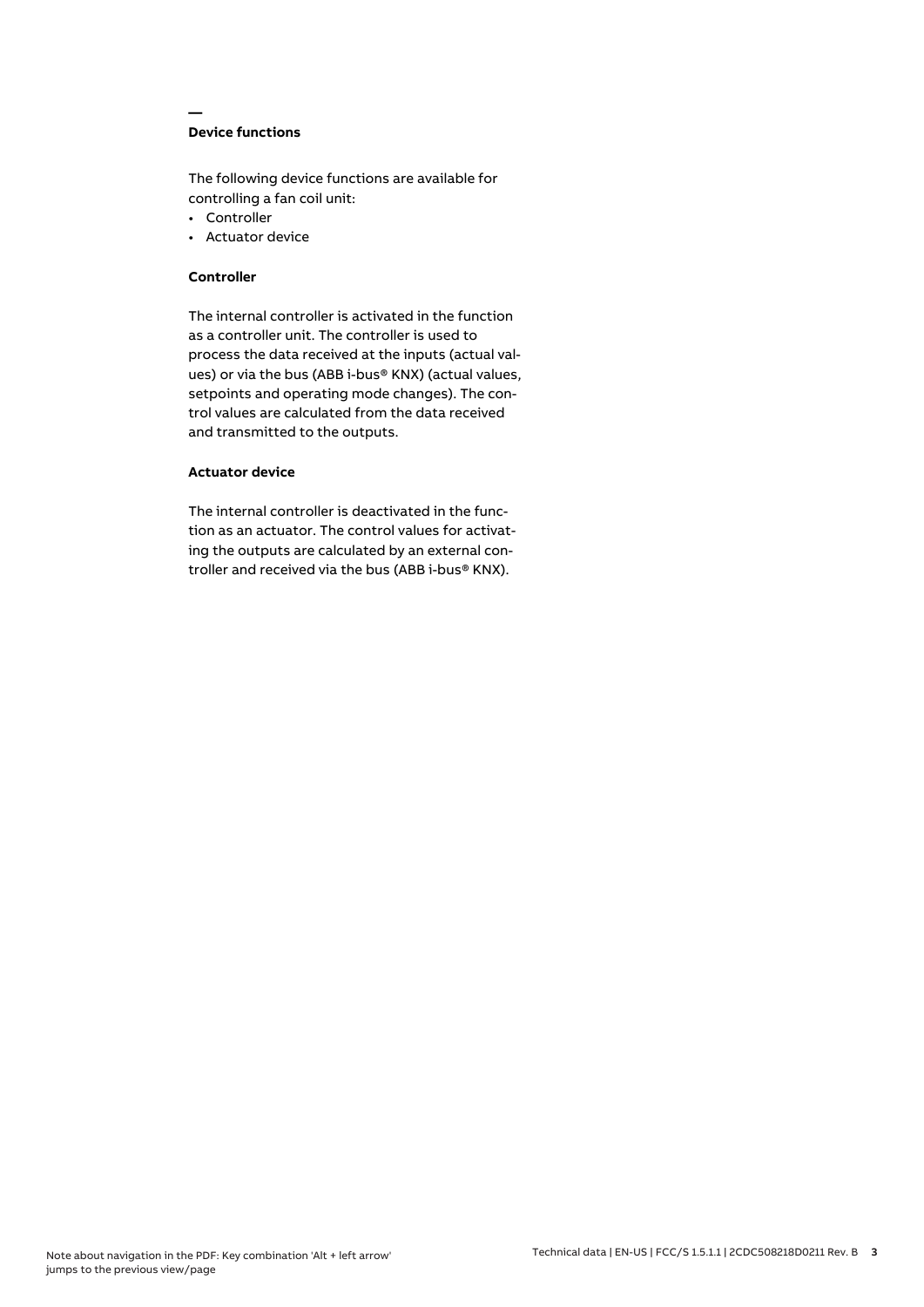# **Connections**

**—**

The devices possess the following connections, depending on the product variant:

- 4 inputs for sensors or an analog room control unit (SAF/A or SAR/A)
- 2 valve outputs for activating valve drives (FCC/ S 1.4.1.1: 1 valve output)
- 1 fan output
- 1 relay output (FCC/S 1.4.1.1 : no relay output)
- 1 bus connection

## **Fan output**

The tables below provide an overview of the maximum number of devices that can be connected to the individual product variants.

|                                               | FCC/S<br>1.1.1.1  | FCC/S<br>1.1.2.1 | FCC/S<br>1.2.1.1         | FCC/S<br>1.2.2.1         | FCC/S<br>1.3.1.1  | FCC/S<br>1.3.2.1  | FCC/S<br>1.4.1.1         | FCC/S<br>1.5.1.1             | FCC/S<br>1.5.2.1         |
|-----------------------------------------------|-------------------|------------------|--------------------------|--------------------------|-------------------|-------------------|--------------------------|------------------------------|--------------------------|
| Discrete speed fans<br>$(1 \ldots 3$ -speeds) |                   |                  |                          |                          | $\qquad \qquad -$ | $\qquad \qquad -$ |                          | $\qquad \qquad \blacksquare$ | $\overline{\phantom{0}}$ |
| Continuous fans<br>(010V)                     | $\qquad \qquad -$ | -                | $\overline{\phantom{m}}$ | $\overline{\phantom{0}}$ |                   |                   | $\overline{\phantom{0}}$ |                              |                          |

# **Relay output 16 A**

|                 | FCC/S   | FCC/S   | FCC/S   | <b>FCC/S</b> | FCC/S   | <b>FCC/S</b> | FCC/S   | FCC/S   | FCC/S   |
|-----------------|---------|---------|---------|--------------|---------|--------------|---------|---------|---------|
|                 | 1.1.1.1 | 1.1.2.1 | 1.2.1.1 | 1.2.2.1      | 1.3.1.1 | 1.3.2.1      | 1.4.1.1 | 1.5.1.1 | 1.5.2.1 |
| Electric heater |         |         |         |              |         |              | $-$     |         |         |

# **Valve outputs**

|                                        | FCC/S<br>1.1.1.1 | FCC/S<br>1.1.2.1         | FCC/S<br>1.2.1.1 | FCC/S<br>1.2.2.1 | FCC/S<br>1.3.1.1 | FCC/S<br>1.3.2.1 | FCC/S<br>1.4.1.1 | FCC/S<br>1.5.1.1 | FCC/S<br>1.5.2.1 |  |
|----------------------------------------|------------------|--------------------------|------------------|------------------|------------------|------------------|------------------|------------------|------------------|--|
| Thermoelectric valve<br>drives (PWM)   | 2                | 2                        | -                |                  |                  |                  |                  | 2                | $\overline{c}$   |  |
| Motor-driven valve<br>drives (3-point) |                  |                          |                  |                  |                  |                  |                  |                  |                  |  |
| Magnetic valve drives<br>(open/closed) | 2                | $\overline{\phantom{0}}$ |                  |                  |                  |                  |                  | $\overline{c}$   | $\overline{c}$   |  |
| Analog valve drives<br>(010V)          |                  |                          | 2                | 2                | $\overline{c}$   | 2                |                  |                  |                  |  |
| 6-way valve                            |                  |                          |                  |                  |                  |                  |                  |                  | $\qquad \qquad$  |  |
| VAV damper drive                       |                  |                          | ς                | ς                | $\mathcal{P}$    | $\mathcal{P}$    |                  |                  |                  |  |
|                                        |                  |                          |                  |                  |                  |                  |                  |                  |                  |  |

## **Physical inputs**

|                             | FCC/S<br>1.1.1.1 | FCC/S<br>1.1.2.1 | FCC/S<br>1.2.1.1 | FCC/S<br>1.2.2.1 | FCC/S<br>1.3.1.1 | FCC/S<br>1.3.2.1 | FCC/S<br>1.4.1.1 | FCC/S<br>1.5.1.1 | FCC/S<br>1.5.2.1 |  |
|-----------------------------|------------------|------------------|------------------|------------------|------------------|------------------|------------------|------------------|------------------|--|
| Analog room control<br>unit |                  |                  |                  |                  |                  |                  |                  |                  |                  |  |
| Binary sensors (floating) 4 |                  |                  | 4                | 4                | 4                | 4                |                  | Δ.               | 4                |  |
| Temperature sensors         | 4                |                  | Δ                | Δ                | ▵                | Δ.               |                  | Δ                | $\mu$            |  |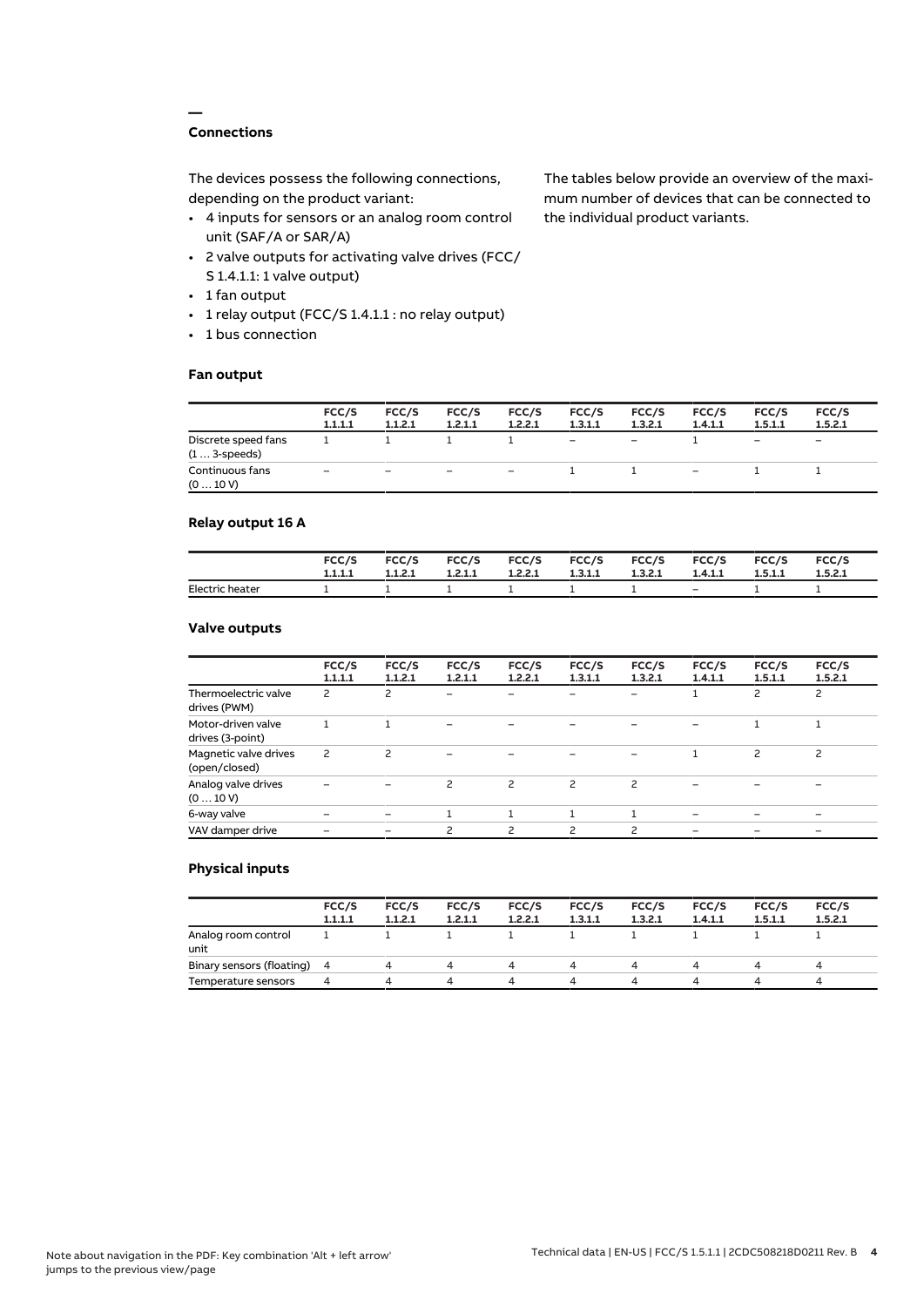# **Inputs**

**—**

| <b>Function</b>              | a | b | c                         |              |
|------------------------------|---|---|---------------------------|--------------|
| Temperature sensor           |   |   |                           |              |
| PT100                        | x | X | $\boldsymbol{\mathsf{x}}$ | $\mathsf{x}$ |
| PT1000                       | x | X | x                         | x            |
| KT/KTY                       | x | x | x                         | x            |
| KT/KT user-defined           | x | x | X                         | $\mathsf{x}$ |
| NTC10k                       | x | x | x                         | x            |
| NTC20k                       | x | x | x                         | x            |
| NI-1000                      | x | x | x                         | x            |
| Analog room control unit     | x |   |                           |              |
| Binary sensor (floating)     | x | X | x                         | $\mathsf{x}$ |
| Dew point sensor (floating)  | x | x | X                         | x            |
| Fill level sensor (floating) | x | X | x                         | $\mathsf{x}$ |
| Window contact (floating)    | x | x | X                         | x            |

## **—**

# **Outputs**

**—**

# **Valve outputs**

| <b>Function</b>                          |      |       |  |
|------------------------------------------|------|-------|--|
| Thermoelectric valve drives (PWM)        |      |       |  |
| Magnetic valve drives (open/closed)      |      |       |  |
| Motor-driven valve drives (3-point)      | open | close |  |
| Fault detection (overload/short circuit) |      |       |  |

#### **—**

# **Fan output**

| <b>Function</b>                                                         | <b>Fan output</b> |
|-------------------------------------------------------------------------|-------------------|
| Continuous fans (0  10 V), voltage range can be selected as<br>required |                   |
| Fault detection (overload/short circuit)                                |                   |

## **— Relay output 16 A**

| <b>Function</b>                                | <b>Relay output</b> |
|------------------------------------------------|---------------------|
| Use by internal controller for electric heater |                     |
| Use as independent switching output            |                     |
| Internal connection to a device input          |                     |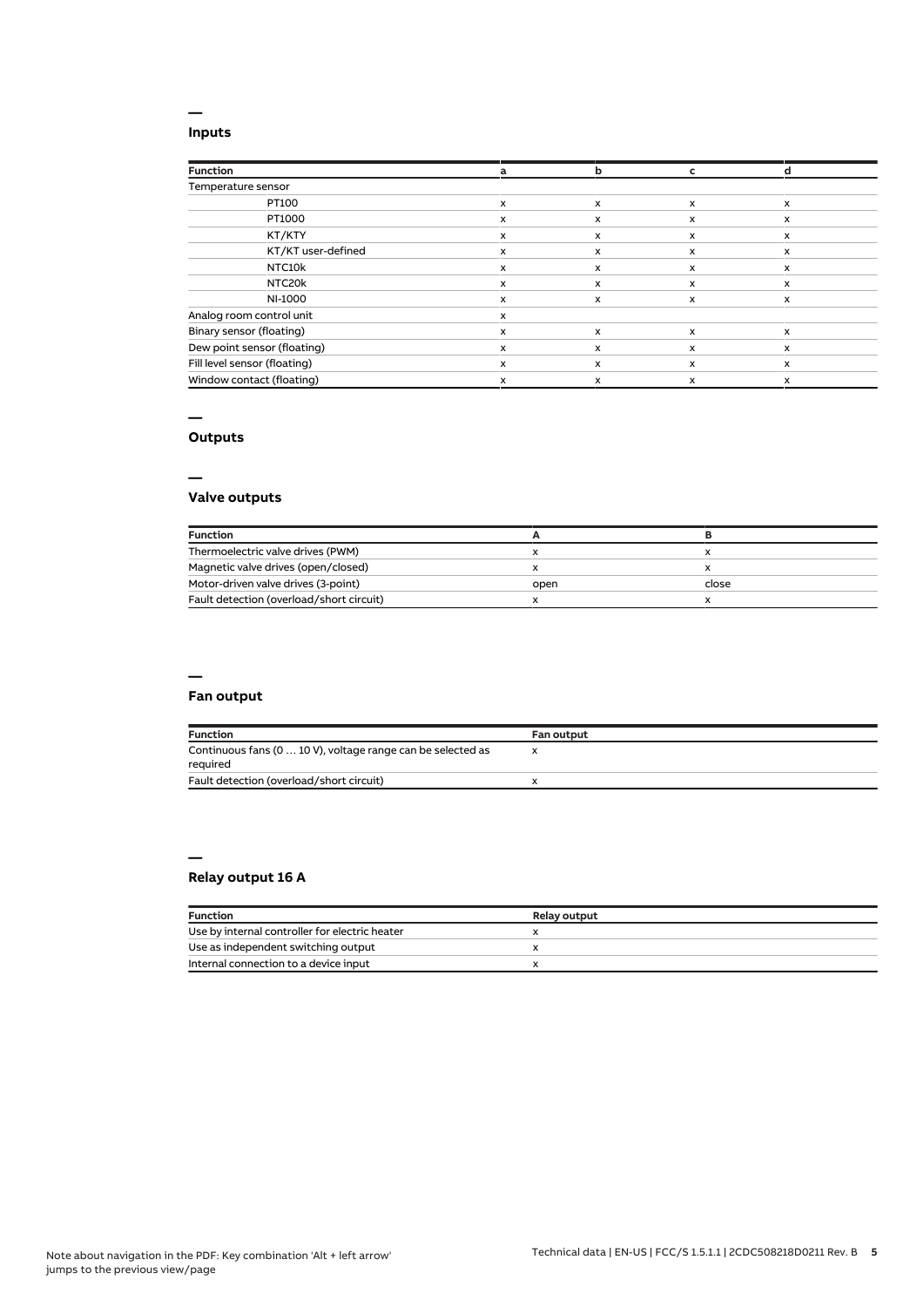**Dimension drawing**

**—**

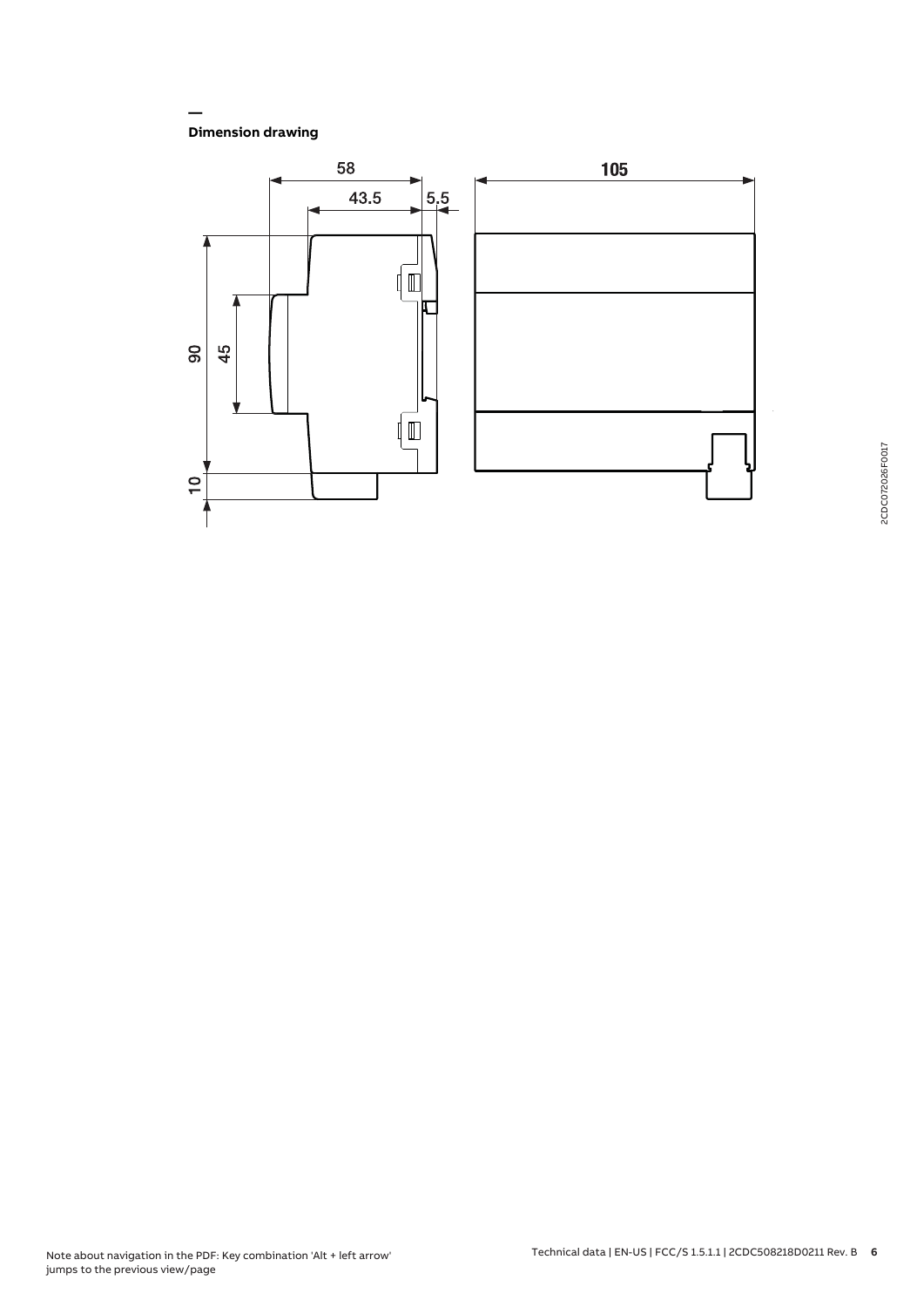**Connection diagram**

**—**



## **— Legend**

- **1** Label carriers
- **2** Programming LED
- **3** Programming button
- **4** Bus connection terminal
- **5** Cover cap
- **7** Valve output
- **8** Valve output
- **9** Fan output
- **10** Auxiliary relay
- **6** Input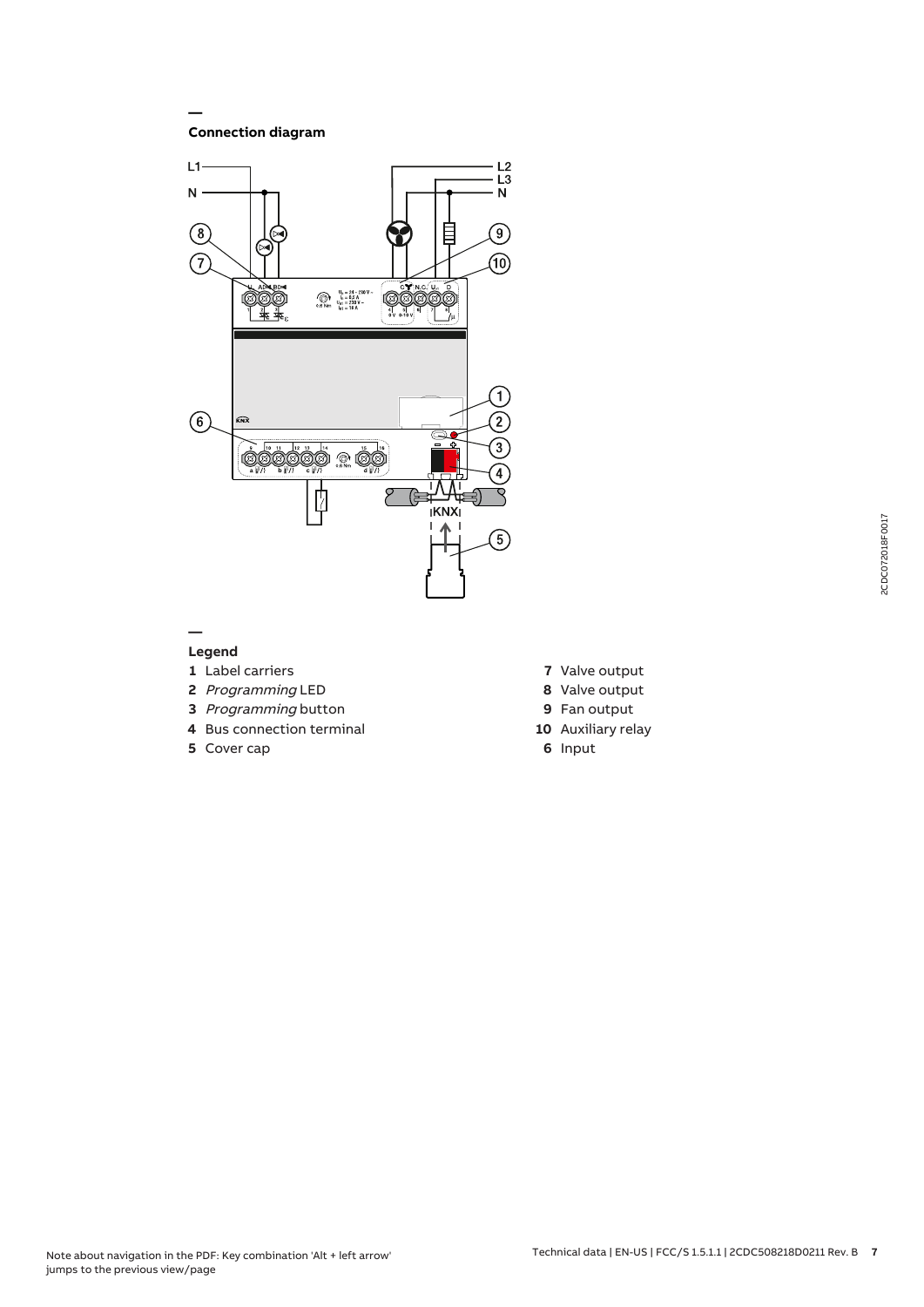# **Operating and display elements**

**—**

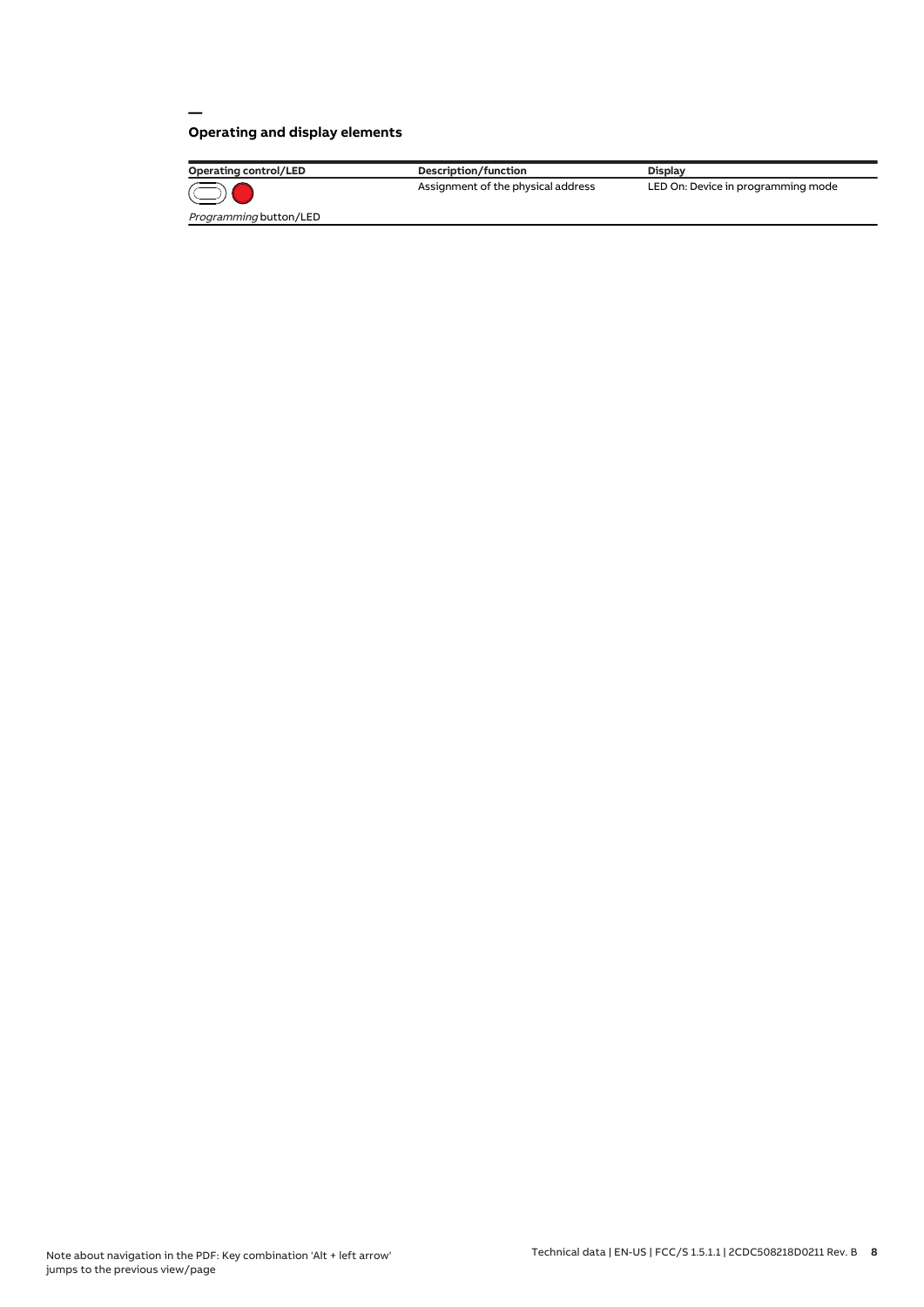## **— General technical data**

| Device                               | <b>Dimensions</b>                                                       | $90 \times 105 \times 63.5$ mm (H x W x D)                                      |
|--------------------------------------|-------------------------------------------------------------------------|---------------------------------------------------------------------------------|
|                                      | Mounting width in space units                                           | 6 modules, 17.5 mm each                                                         |
|                                      | Weight                                                                  | $0.21$ kg                                                                       |
|                                      | Mounting position                                                       | Any                                                                             |
|                                      | Mounting variant                                                        | 35 mm mounting rail                                                             |
|                                      | Design                                                                  | proM                                                                            |
|                                      | Degree of protection                                                    | <b>IP 20</b>                                                                    |
|                                      | <b>Protection class</b>                                                 | Ш                                                                               |
|                                      | Overvoltage category                                                    | Ш                                                                               |
|                                      | Pollution degree                                                        | 2                                                                               |
| <b>Materials</b>                     | Housing                                                                 | Polycarbonate, Makrolon FR6002, halogen free                                    |
| <b>Material note</b>                 | Fire classification                                                     | Flammability V-0                                                                |
| <b>Electronics</b>                   | Rated voltage, bus                                                      | 30 V DC                                                                         |
|                                      | Voltage range, bus                                                      | 21  31 V DC                                                                     |
|                                      | Current consumption, bus                                                | $< 12 \text{ mA}$                                                               |
|                                      | Power loss, device                                                      | $\leq 3 W$                                                                      |
|                                      | Power loss, bus                                                         | $\leq$ 0.25 W                                                                   |
|                                      | Power loss, fan outputs                                                 | $\leq$ 1.2 W                                                                    |
|                                      | Power loss, valve outputs                                               | $\leq$ 1.2 W                                                                    |
|                                      | KNX safety extra low voltage                                            | <b>SELV</b>                                                                     |
| <b>Connections</b>                   | Connection type, KNX bus                                                | Plug-in terminal                                                                |
|                                      | Cable diameter, KNX bus                                                 | 0.6  0.8 mm, solid                                                              |
|                                      | Connection type, inputs/outputs                                         | Screw terminal with universal head (PZ 1)                                       |
|                                      | Pitch                                                                   | 6.35 mm                                                                         |
|                                      | Tightening torque, screw terminals                                      | $0.50.6$ Nm                                                                     |
|                                      | Conductor cross-section, flexible                                       | $1 \times (0.2 \ldots 4 \text{ mm}^2) / 2 \times (0.2 \ldots 2.5 \text{ mm}^2)$ |
|                                      | Conductor cross section, rigid                                          | $1 \times (0.2 \ldots 6 \text{ mm}^2) / 2 \times (0.2 \ldots 4 \text{ mm}^2)$   |
|                                      | Conductor cross section with wire end ferrule without<br>plastic sleeve | $1 \times (0.252.5 \text{ mm}^2)$                                               |
|                                      | Conductor cross section with wire end ferrule with<br>plastic sleeve    | $1 \times (0.254 \text{ mm}^2)$                                                 |
|                                      | Conductor cross section with TWIN wire end ferrule                      | $1 \times (0.52.5)$ mm <sup>2</sup> )                                           |
|                                      | Length, wire end ferrule contact pin                                    | $\geq 10$ mm                                                                    |
| <b>Certificates and declarations</b> | Declaration of conformity CE                                            | → 2CDK508228D2701                                                               |
| <b>Ambient conditions</b>            | Operation                                                               | $-5+45$ °C                                                                      |
|                                      | Transport                                                               | $-25+70$ °C                                                                     |
|                                      | Storage                                                                 | $-25+55$ °C                                                                     |
|                                      | Humidity                                                                | $\leq 95 \%$                                                                    |
|                                      | Condensation allowed                                                    | No                                                                              |
|                                      | Atmospheric pressure                                                    | $\geq$ 80 kPa (corresponds to air pressure at 2,000 m above sea<br>level)       |

## **Inputs**

**—**

| <b>Rated values</b>     | Number of inputs                         | 4                      |  |
|-------------------------|------------------------------------------|------------------------|--|
|                         | Inputs for analog room control unit      | 1 (input a)            |  |
| <b>Contact scanning</b> | Scanning current                         | $\leq 1$ mA            |  |
|                         | Scanning voltage                         | $\leq$ 12 V DC         |  |
| <b>Resistance</b>       | Selection                                | User-defined           |  |
|                         | PT 1.000                                 | 2-conductor technology |  |
|                         | PT100                                    | 2-conductor technology |  |
|                         | KT                                       | 1 <sup>k</sup>         |  |
|                         | <b>KTY</b>                               | 2k                     |  |
|                         | NI                                       | 1 <sup>k</sup>         |  |
|                         | <b>NTC</b>                               | 10k, 20k               |  |
| Cable length            | Between sensor and device input, one-way | $\leq 100$ m           |  |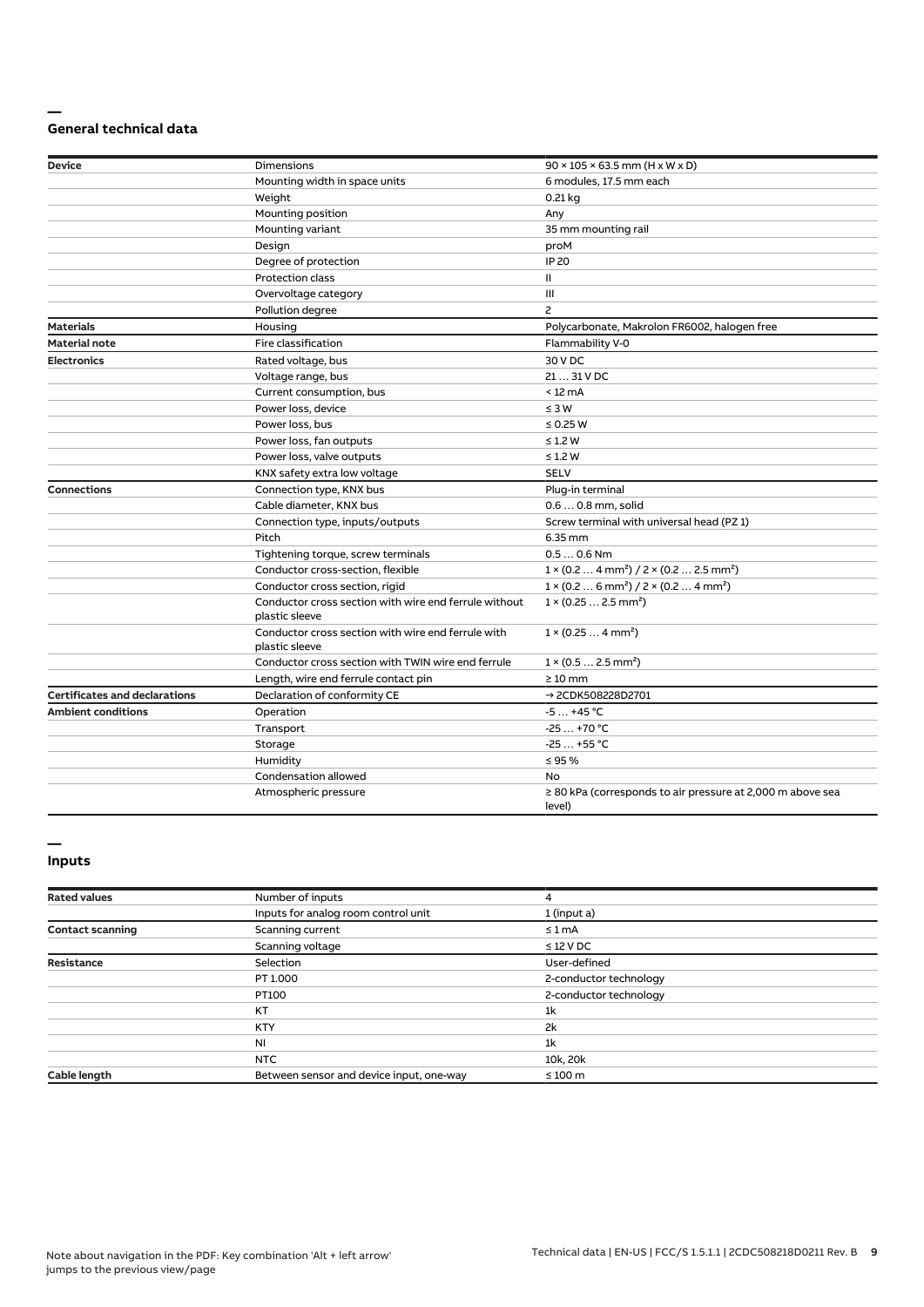## **— Valve outputs – thermoelectric, PWM**

| <b>Rated values</b> | Number of outputs                                |                                   |
|---------------------|--------------------------------------------------|-----------------------------------|
|                     | Non-floating                                     | Yes                               |
|                     | Rated voltage U <sub>n</sub>                     | 230 V AC                          |
|                     | Voltage range                                    | 24  230 V AC                      |
|                     | Rated frequency                                  | 50/60 Hz                          |
|                     | Rated current I <sub>n</sub>                     | 0.5A                              |
|                     | Continuous current at T. Up to 20 °C             | 0.25 A resistive load per output  |
|                     | Continuous current at T <sub>u</sub> Up to 45 °C | 0.15 A resistive load per output  |
|                     | Inrush current at T <sub>u</sub> Up to 45 °C     | $\leq$ 1.6 A (for 10 s)           |
|                     |                                                  | $T_{\rm u}$ = Ambient temperature |
|                     | Minimum load (per output)                        | 1.2W                              |
|                     |                                                  |                                   |

**—**

## **Valve outputs – motor-driven, 3-point**

| <b>Rated values</b> | Number of outputs                                |                                   |  |
|---------------------|--------------------------------------------------|-----------------------------------|--|
|                     | Non-floating                                     | Yes                               |  |
|                     | Rated voltage U <sub>n</sub>                     | 230 V AC                          |  |
|                     | Voltage range                                    | 24  230 V AC                      |  |
|                     | Rated frequency                                  | 50/60 Hz                          |  |
|                     | Rated current I <sub>n</sub>                     | 0.5A                              |  |
|                     | Continuous current at T <sub>u</sub> Up to 20 °C | 0.25 A resistive load per channel |  |
|                     | Continuous current at T <sub>u</sub> Up to 45 °C | 0.15 A resistive load per channel |  |
|                     | Inrush current at T <sub>u</sub> Up to 45 °C     | $\leq$ 1.6 A (for 10 s)           |  |
|                     |                                                  | $T_{\rm u}$ = Ambient temperature |  |
|                     | Minimum load (per output)                        | 1.2 VA                            |  |

**—**

#### **Fan outputs – analog**

| <b>Rated values</b> | Number of outputs         |              |  |
|---------------------|---------------------------|--------------|--|
|                     | Control signal            | $010$ V DC   |  |
|                     | Signal type               | Analog       |  |
|                     | Output load               | > 10 kohms   |  |
|                     | Output tolerance          | $± 10 \%$    |  |
|                     | <b>Current limitation</b> | Up to 1.5 mA |  |

**<sup>—</sup>**

# **Outputs – relays 16 A**

| <b>Rated values</b>         | Number of outputs                                          |                                                 |  |
|-----------------------------|------------------------------------------------------------|-------------------------------------------------|--|
|                             | Rated voltage U <sub>n</sub>                               | 230 V AC                                        |  |
|                             | Rated current I <sub>n</sub> (per output)                  | 16 A                                            |  |
|                             | Rated frequency                                            | 50/60 Hz                                        |  |
| <b>Switching currents</b>   | AC-1 operation (cos $\varphi$ = 0.8)                       | $\leq 16$ A                                     |  |
|                             | AC-3 operation (cos $\varphi$ = 0.45)                      | $\leq 6$ A                                      |  |
|                             | Fluorescent lighting load AX                               | $\leq 6$ AX                                     |  |
|                             | Switching current at 24 V DC (resistive load)              | $\leq$ 16 A                                     |  |
|                             | Switching current at 5 V AC                                | $\geq 0.1$ A                                    |  |
|                             | Switching current at 12 V AC                               | $\geq 0.1$ A                                    |  |
|                             | Switching current at 24 V AC                               | $\geq 0.1$ A                                    |  |
| Service life                | Mechanical service life                                    | $\geq$ 3 × 10 <sup>6</sup> switching operations |  |
|                             | AC-1 operation (cos $\varphi$ = 0.8)                       | $\geq 10^5$ switching operations                |  |
| <b>Switching operations</b> | Switching operations per minute when one relay<br>switches | $\leq 500$                                      |  |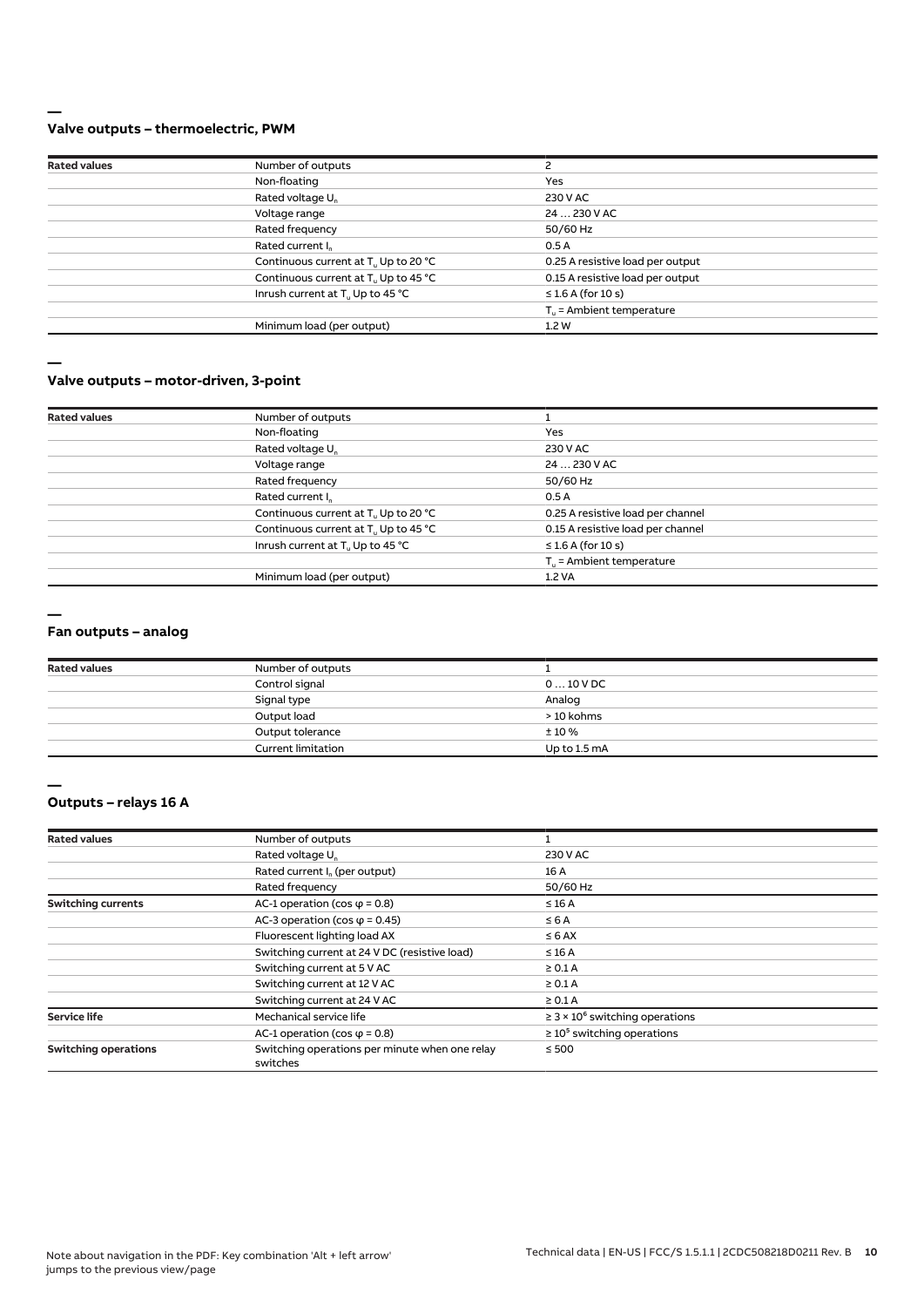## **— Device type**

| Device type | Fan Coil Controller               | FCC/S 1.5.1.1                                        |  |  |
|-------------|-----------------------------------|------------------------------------------------------|--|--|
|             | Application                       | Fan Coil Unit Controller, PWM/                       |  |  |
|             |                                   | $\ldots$ = current version number of the application |  |  |
|             | Maximum number of group objects   | 116                                                  |  |  |
|             | Maximum number of group addresses | 255                                                  |  |  |
|             | Maximum number of assignments     | 255                                                  |  |  |

# **Note**

Observe software information on the website

→ www.abb.com/knx.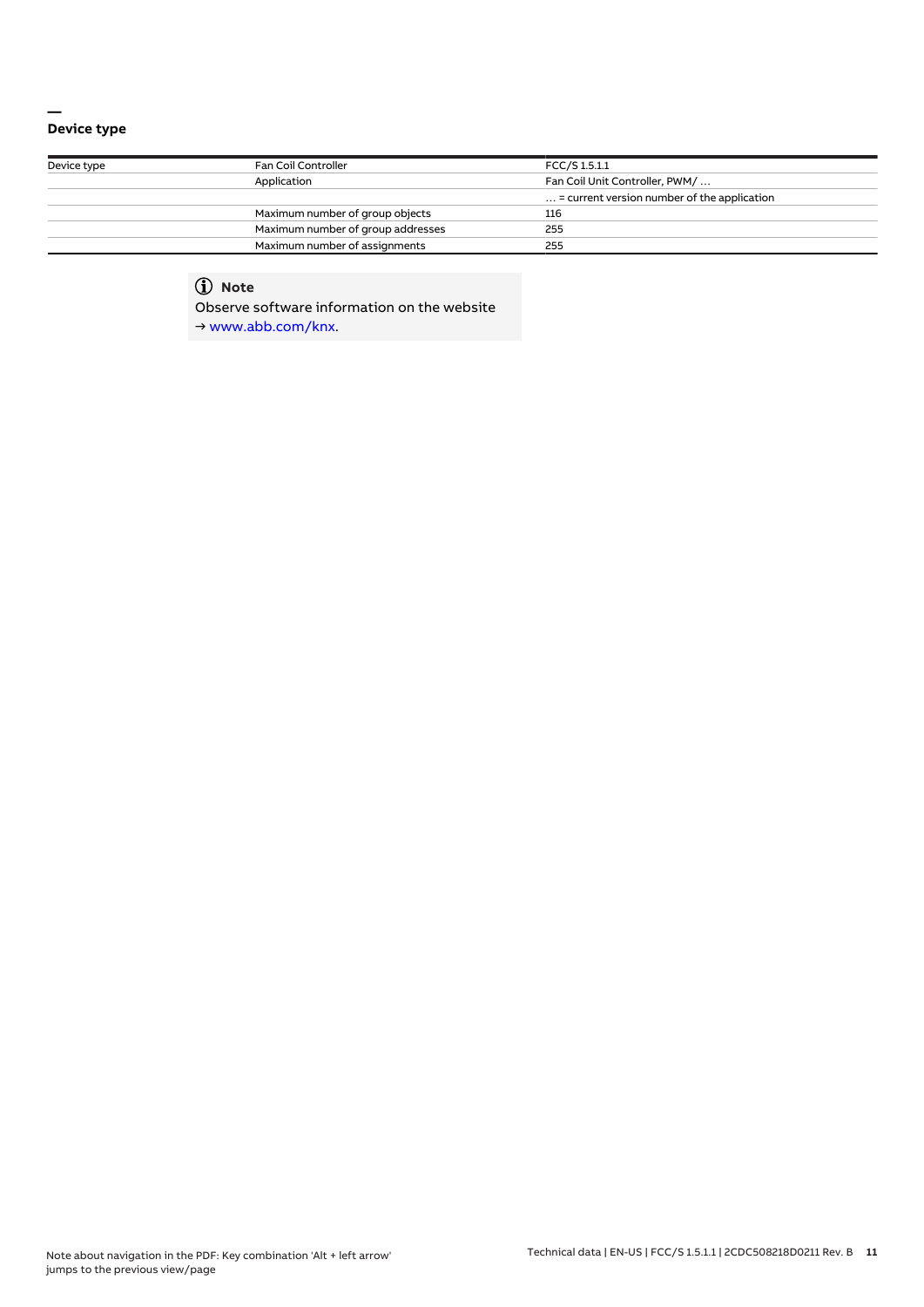## **— Ordering details**

| Description         | <b>MW</b> | Type         | Order no.       | Packaging<br>[pcs.] | Weight (incl.<br>packaging)<br>[kg] |
|---------------------|-----------|--------------|-----------------|---------------------|-------------------------------------|
| Fan Coil Controller |           | FCC/S1.5.1.1 | 2CDG110234R0011 |                     | 0.21                                |